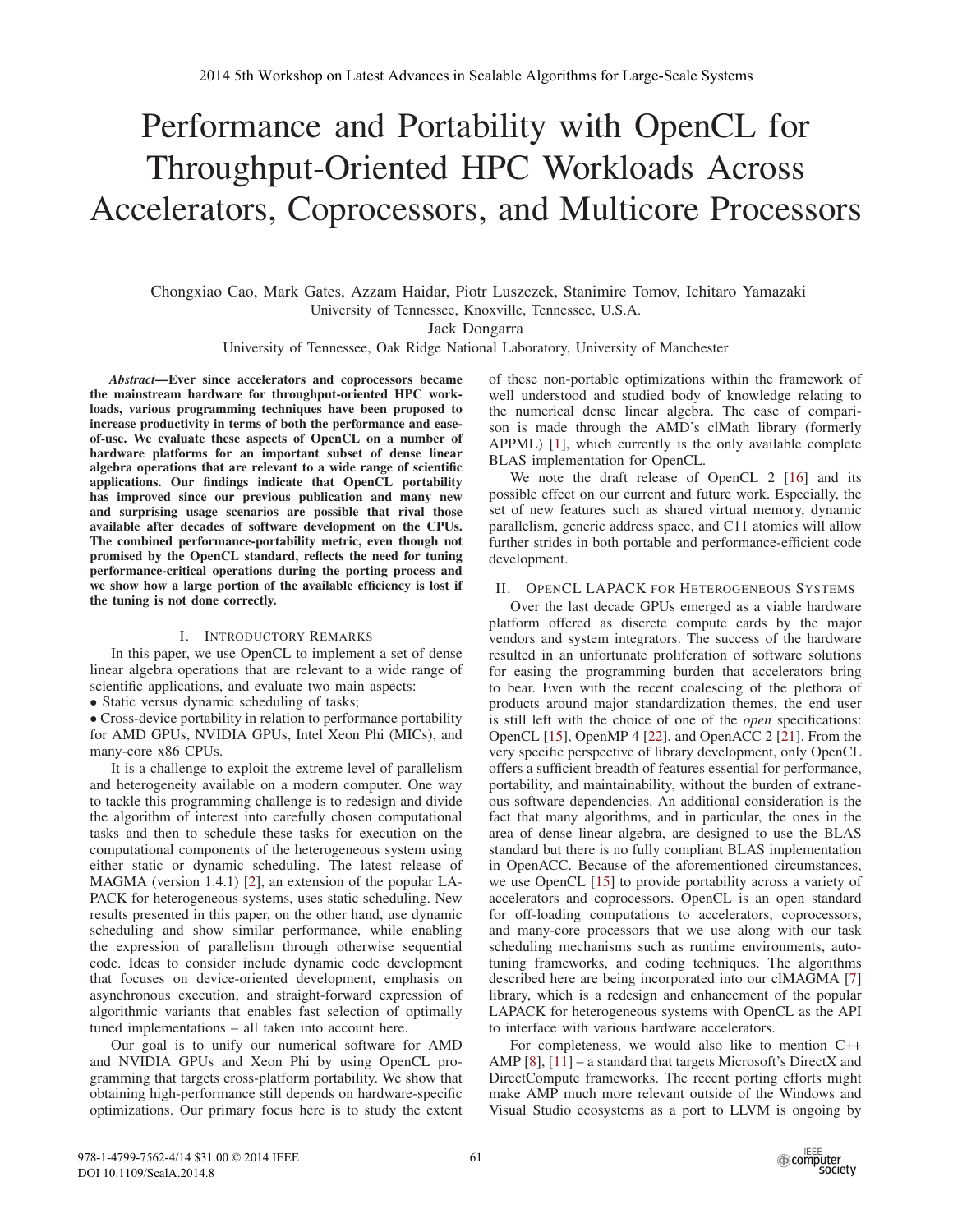MultiCoreWare and overseen by the HSA Foundation<sup>1</sup>.

The rest of the paper is organized as follows. After surveying related work in Section III, we first review, in Section IV, the one-sided factorization algorithms – LU, QR, and Cholesky of dense matrices – that are the focus of this paper. Then, in Section V, we present our implementations of the algorithms for multiple accelerators/coprocessors using OpenCL. Finally, in Section VI, we present the performance of our implementation on various architectures. We provide our final remarks in Section VII.

## III. RELATED WORK

Synthetic benchmarks of GPUs have been used extensively to understand graphics accelerators when technical details of the hardware remain an industrial secret [23]. In the context of scientific applications, such benchmarking efforts lead to algorithms that provide significant performance improvements [27].

The Ocelot [14] project did a performance-oriented study of NVIDIA's PTX (Parallel Thread eXecution) architecture [20]. Another project, MCUDA [26], applied code transformations to CUDA kernels, enabling them to run efficiently on multicore CPUs. Unforunately for legacy code maintainers, the reverse operation – porting multicore code to GPUs – proved difficult [14].

Work on optimizing CUDA implementations of basic linear algebra kernels has demonstrated that the performance of a GPU is sensitive to the formulation of a kernel [30] and that an enormous amount of well-thought experimentation and benchmarking [27], [30] is needed in order to optimize the performance. Tuning OpenCL applications for a particular architecture faces the same challenges. Optimizing a fixed OpenCL code for several architectures is very difficult, perhaps impossible, and naturally, many authors claim that OpenCL does not provide performance portability. This, along with the fact that GPUs are quickly evolving in complexity, has made tuning numerical libraries for them challenging. One approach (that we explore) to systematically resolve these issues is the use of auto-tuning, a technique that in the context of OpenCL would involve collecting and generating multiple kernel versions, implementing the same algorithm optimized for different architectures, and heuristically selecting the best performing one. Auto-tuning has been used intensively on CPUs in the past to address these challenges to automatically generate near optimal numerical libraries, e.g., ATLAS [29], [9] and PHiPAC [4] used it to generate highly optimized BLAS. Work on auto-tuning CUDA kernels for NVIDIA GPUs [18], [19] has shown that the technique is a very practical solution to port existing algorithmic solutions on quickly evolving GPU architectures and to substantially speed up even highly tuned hand-written kernels. The challenge of providing performance portability is by no means limited to linear algebra.

Performance portability of OpenCL in applications was studied before [28] and the authors compared CUDA and OpenCL implementations of a Monte Carlo Chemistry application running on an NVIDIA GTX285. They also compared the same application written in ATI's now defunct Brook+ to an OpenCL version on a Firestream 9170 and Radeon 4870. They compared OpenCL to a C++ implementation running on multicore Intel processors. The paper showed OpenCL providing code portability but not necessarily providing *performance* portability. Furthermore, they showed that platform-specific languages often, but not always, outperformed OpenCL.

In our previous work [10], OpenCL was evaluated as a programming tool for developing performance-portable applications for GPGPU on BLAS kernels, in particular on the GEMM and TRSM operations. Higher level OpenCL-based routines for a single AMD GPU were presented in [6].

Compiling OpenCL kernels at runtime from source code introduces a significant amount of overhead. By caching to disk the Intermediate Representation (IR) resulting from clGetProgramInfo, and loading it at runtime, overhead can be effectively reduced [10]. AMD and NVIDIA's OpenCL implementations both allow such a maneuver, which is essential for the performance of clMAGMA since GPU kernels can be repeatedly called in different routines. An efficient way to handle the kernel compiling and caching is required. In clMAGMA, a runtime system is implemented to fulfill this task. On the Intel Xeon Phi, though, the hardware design is different than the one on traditional GPUs, and therefore optimizations for the two architectures require different techniques [13].

#### IV. ONE-SIDED FACTORIZATIONS

## *A. Right-looking LU and QR*

The LU factorization of an *m*-by-*n* matrix *A* with partial pivoting has the form  $PA = LU$ , where *P* is an *m*-by-*m* row permutation matrix, *L* is an *m*-by-*n* lower-triangular matrix with unitary diagonal, and *U* is an *n*-by-*n* upper-triangular matrix. The LAPACK routine xGETRF computes this LU factorization, where  $x$  can either be  $S$ ,  $D$ ,  $C$ , or  $Z$  denoting either single, double, single-complex, or double-complex precision used for computing. LAPACK stores all the matrices in column-major order.

xGETRF first computes the partial factorization,

$$
P_1 A = P_1 \begin{pmatrix} A_{1,1} & A_{1,2:n_t} \\ A_{2:m_t,1} & A_{2:m_t,2:n_t} \end{pmatrix}
$$
  
= 
$$
\begin{pmatrix} L_{1,1} & \\ L_{2:m_t,1} & I \end{pmatrix} \begin{pmatrix} I & \\ & \widehat{A} \end{pmatrix} \begin{pmatrix} U_{1,1} & U_{1,2:n_t} \\ & I \end{pmatrix},
$$
 (1)

where  $P_1$  is an  $m$ -by- $m$  permutation matrix for the partial pivoting of the first  $n_b$  columns of  $A$ ;  $A_{1,1}$ ,  $L_{1,1}$ , and  $U_{1,1}$ are the leading *nb*-by-*bb* blocks of *A*, *L*, and *U*, respectively; and  $m_t$  and  $n_t$  are the respective numbers of block rows and columns of *A* (i.e.,  $m_t = \frac{m}{n_b}$  and  $n_t = \frac{n}{n_b}$ ).<sup>2</sup> GETRF computes factorization (1) in the following two phases, where the corresponding LAPACK/BLAS routines are shown in bold: • 1) *Panel factorization.* xGETF2 computes the LU factorization of the first *m*-by- $n_b$  block column  $A_{1,1}$  of  $A: P_1A_{1,1} =$  $L_{1,:}U_{1,1}$ , where  $A_{:,j}$  is referred to as the *j*-th *panel* of the factorization.

• 2) *Trailing submatrix update.* The transformation computed by **xGETF2** is applied to the rest of the matrix,  $A_{2:n}$ :

- 1) **xLASWP** applies the pivoting  $P_1$  to the submatrix:  $A_{:,2:n_t} := P_1 A_{:,2:n_t}$ .
- 2) **xTRSM** computes the off-diagonal blocks  $U_{1,2:n_t}$  of  $U: U_{1,2:n_t} := L_{1,1}^{-1}A_{1,2:n_t}.$
- 3) **xGEMM** updates the trailing submatrix  $A_{2:m_t,2:n_t}$ :  $A := A_{2:m_t,2:n_t} - L_{2:m_t,1}U_{1,2:n_t}.$

The LU factorization of *A* is then computed by recursively applying the above algorithm to the trailing submatrix *A*. This

<sup>&</sup>lt;sup>1</sup>http://www.hsafoundation.com/bringing-camp-beyond-windows-via-clang-llvm/ $^{2}$ To simplify the exposition, we assume that *m* and *n* are multiples of  $n<sub>b</sub>$ .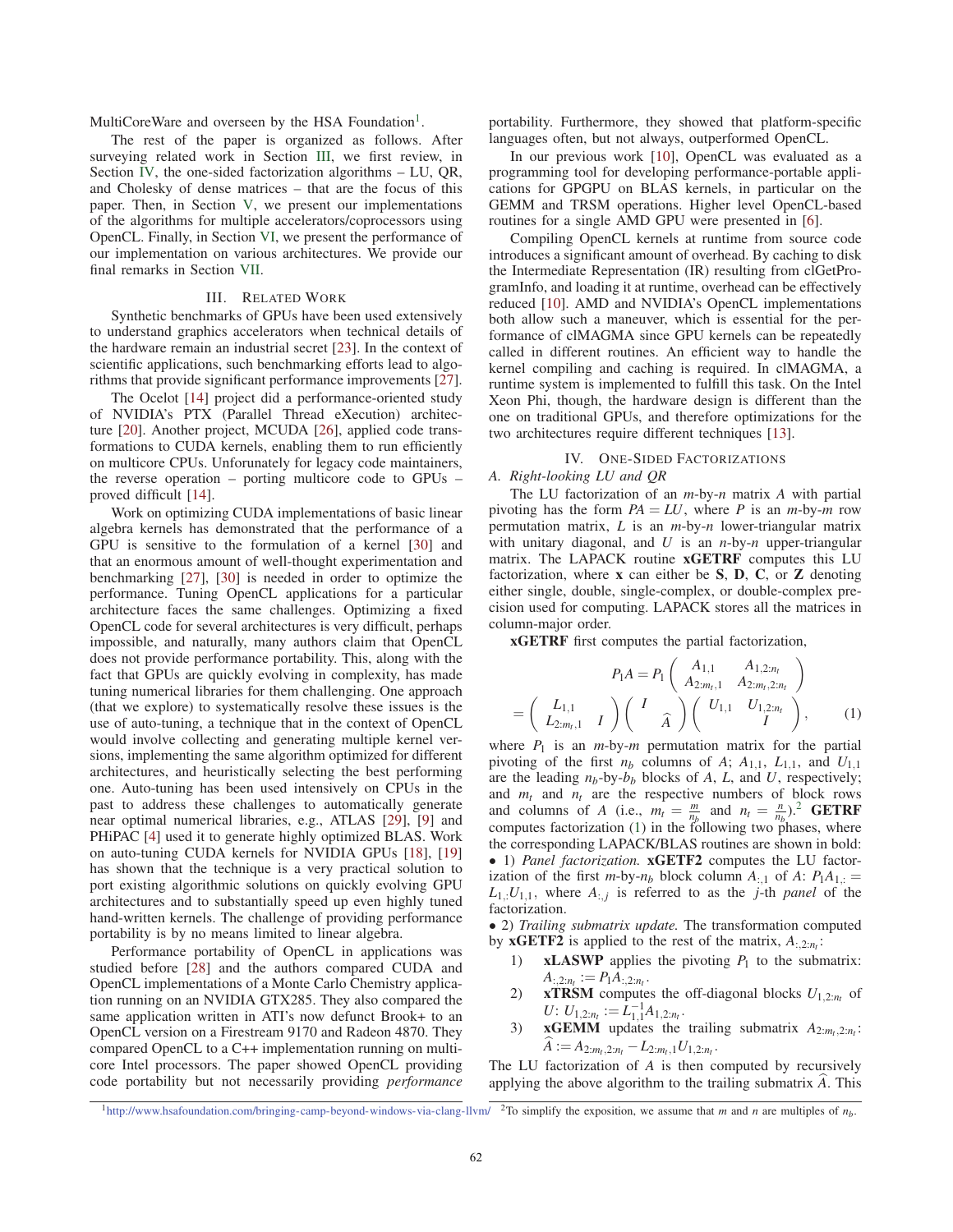is referred to as a right-looking algorithm since at each step, the panel is used to update the trailing submatrix, which is on the right of the panel. The upper-triangular part of *U* and the strictly lower-triangular part of *L* are stored in the corresponding parts of *A*. An additional min(*n*,*m*) length integer array is required to store the pivots *P* compactly as a sequence of row interchanges rather than a full *m*-by-*n* permutation matrix. To properly account for the row interchanges performed during the factorization of the trailing submatrix, another call to xLASWP follows each trailing matrix factorization.

The QR factorization of the matrix *A* is of the form  $A = QR$ , where *Q* is an *m*-by-*m* orthonormal matrix, and *R* is an *m*by-*n* upper-triangular matrix. The LAPACK routine xGEQRF implements a right-looking QR factorization algorithm, whose first step consists of the following two phases:

• 1) *Panel factorization.* The first panel *A*:,<sup>1</sup> is transformed into an upper-triangular matrix.

- 1) xGEQR2 computes an *m*-by-*m* Householder matrix *H*<sub>1</sub> such that  $H_1^T A_{:,1} =$  $(R_{1,1})$  $\boldsymbol{0}$  $\overline{\phantom{0}}$ , and  $R_{1,1}$  is an  $n_b$ by-*nb* upper-triangular matrix.
- 2) xLARFT computes a block representation of the transformation  $H_1$ , i.e.,  $H_1 = I - V_1 T_1 V_1^H$ , where  $V_1$ is an *m*-by- $n_b$  matrix and  $T_1$  is an  $n_b$ -by- $n_b$  uppertriangular matrix.

• 2) *Trailing submatrix update.* xLARFB applies the transformation computed by **xLARFT** to the submatrix  $A_{:2:n}$ .

$$
\left(\begin{array}{c} R_{1,2:n_l} \\ \widehat{A} \end{array}\right) := (I - V_1 T_1 V_1^H) \left(\begin{array}{c} A_{1,2:n_l} \\ A_{2:m_l,2:n_l} \end{array}\right)
$$

.

Then, the QR factorization of *A* is computed by recursively applying the same transformation to the submatrix *A*. The transformations  $V_i$  are stored in the lower-triangular part of *A*, while *R* is stored in the upper-triangular part. Additional  $m$ -by- $n_b$  storage is required to store  $T_i$ .

#### *B. Left-looking Cholesky*

The Cholesky factorization of a Hermitian positive-definite matrix *A* is of the form  $A = RR^H$ , where *R* is an *n*-by-*n* lowertriangular matrix with positive real diagonals. The LAPACK routine xPOTRF computes the Cholesky factor *R*, whose *j*th step computes the *j*-th block column  $R_{j:n_t,j}$  of  $R$  in the following two phases:

• 1) *Panel update.* The *j*-th panel is updated using the previously-computed columns of *R*,

- 1) **xSYRK** updates the diagonal block  $A_{j,j}$ ,  $A_{j,j}$  :=  $A_{j,j} - R_{j,1:(j-1)} R_{j,1:(j-1)}^H$ .
- 2) xGEMM updates the off-diagonal blocks,  $A_{(j+1):n_t,j} := \hat{A}_{(j+1):n_t,j} - R_{(j+1):n_t,1:(j-1)}R_{j,1:(j-1)}^H.$
- 2) *Panel factorization*. The *j*-th panel is factorized.
	- 1) **xPOTRF2** computes the Cholesky factor  $R_{i,j}$  of  $A_{j,j}$ ,  $A_{j,j} = R_{j,j} R_{j,j}^H.$
	- 2) **xTRSM** computes the off-diagonal blocks  $R_{(j+1):n_t,j}$ ,  $R_{(j+1):n_t,j} := R_{j,j}^{-1}A_{(j+1):n_t,j}.$

This is known as a left-looking algorithm since at each step, the panel is updated using the previous columns, which are on the left of the panel. The above algorithm references only the lower-triangular part of *A*, which is overwritten by *R*. Alternatively, given the upper-triangular part of *A*, xPOTRF can compute  $R^H$  by block rows.



Fig. 1. Illustration of hybrid programming.

V. IMPLEMENTATION

## *A. Hybrid Programming*

We extend in clMAGMA the LAPACK routines to utilize the computing power of CPUs, GPUs, and coprocessors as available in modern heterogeneous architectures. The algorithms design and implementation are based on hybrid programming and scheduling to match the different characteristics of the algorithm at the different phases of the factorization with the different performance strengths of the CPUs and GPUs available. For instance, during one-sided factorizations, the submatrix updates based on BLAS-3 exhibit high data parallelism and are ideal for running on a GPU. On the other hand, panel and diagonal factorizations are based on BLAS-1 and BLAS-2, and are often faster on a CPU. Hence, in clMAGMA we distribute the whole matrix *A* among the GPUs and use the GPUs to update their corresponding submatrices, while the panels and diagonal blocks are copied to and factorized on the multicore CPUs using a threaded version of LAPACK (see Figure 1).

#### *B. Static Scheduling*

To utilize the multiple GPUs for submatrix update, the matrix *A* is distributed in a 1D block column format for the LU and QR factorization, while it is distributed in a 1D block row or column format for the Cholesky factorization in the lower and upper triangular forms, respectively. Figure 2 shows the pseudocodes of our multi-GPU one-sided factorization algorithms. Note that the scheduling of the tasks in these algorithms is done statically. This is the default scheduling in the latest clMAGMA 1.1 release.

To effectively use the CPU for the panel factorization, we use a technique commonly-known as *lookahead*: as soon as the next panel is updated on the GPU, it is copied to the CPU so that the panel can be factorized on the CPU, while the GPUs continue updating the rest of the submatrix. Hence, for a large enough matrix, the BLAS-1 and BLAS-2 based panel factorization on the CPU can be hidden behind the BLAS-3 based submatrix update on the GPU. As a result, the lookahead brings the potential of having factorizations running at the speed of the BLAS-3 GPU kernels. We also use a separate queue for asynchronous data transfer between the CPU and GPU such that it can be overlapped with the computation either on the CPU or GPU. For instance, by using a separate queue, the transfer of the panel between the CPU and the GPU can be overlapped with the submatrix update. In addition, the transfer of the factor back to the CPU can be also overlapped with the computation (U-factor, R-factor, and offdiagonal blocks in the LU, QR, and Cholesky factorization, respectively). These techniques are easily implemented with static scheduling, where the main CPU thread goes through the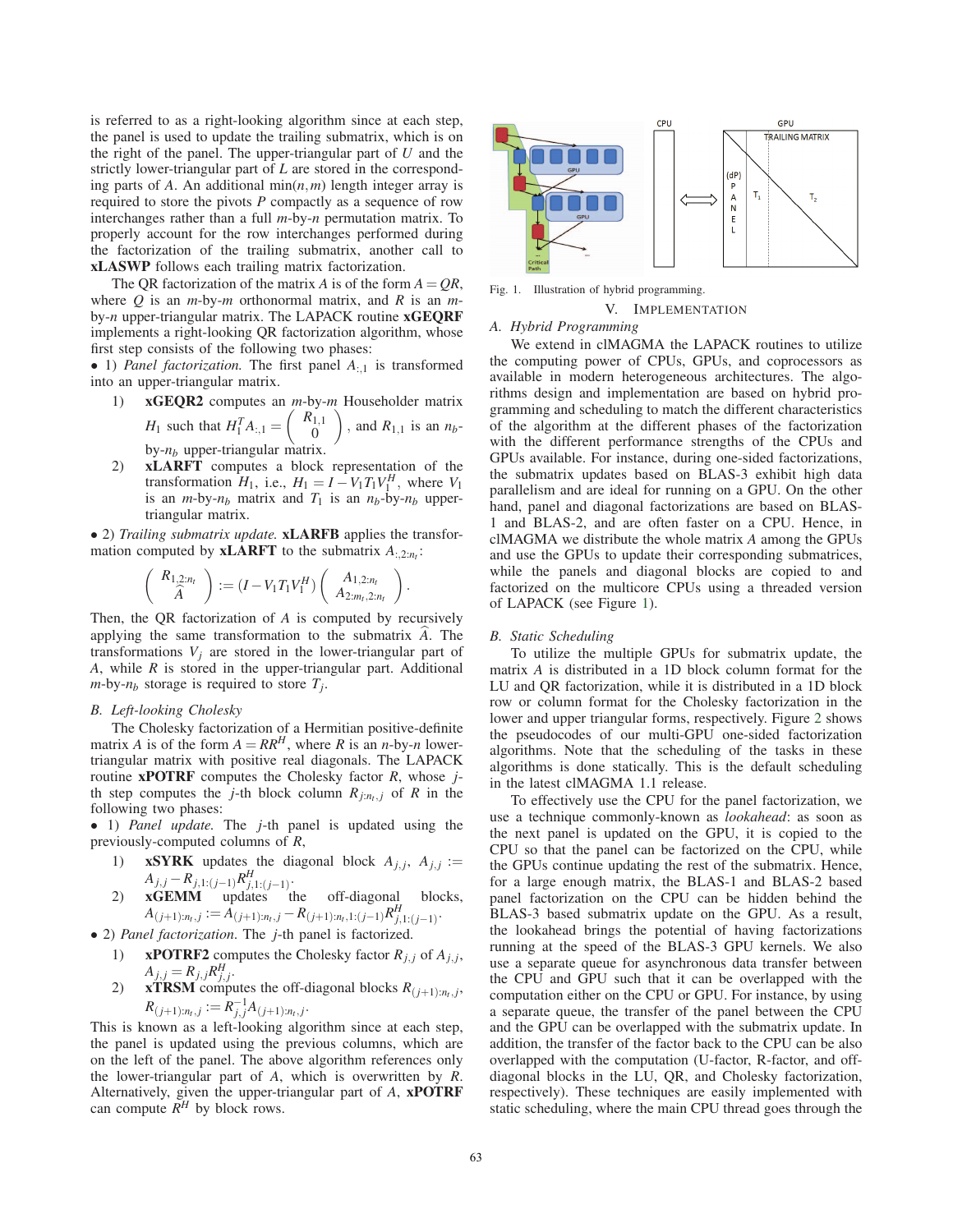



(c) Left-looking Cholesky algorithm (lower triangular).

#### Algorithm 3.3 1. distribute lower-triangular of *A* from CPU to GPUs. 2. for  $j = 1, 2, ..., n_t$  do<br>a. use **xPOTRF** to compute  $R_{j,j}$  on CPU. b. broadcast  $R_{j,j}$  from CPU to GPUs. c. use magma\_xTRSM to compute  $R_{i,(j+1):n}$  on GPU d. use **magma\_xSYRK** to update trailing submatrix on GPU. e. copy  $A_{j,j}$  from GPU to CPU. end for 3. gather off-diagonal blocks of *R* from GPUs to CPU. (d) Right-looking Cholesky algorithm (lower triangular).

Fig. 2. MAGMA one-sided factorization algorithms.

algorithm, first queuing large task/work requests to the GPUs through OpenCL queues, while second, performing tasks on the critical part.

## *C. Dynamic Scheduling*

The use of multiple heterogeneous devices complicates the development using static scheduling. Instead, the use of a light-weight runtime system may be preferred as it can keep scheduling overhead low, while enabling the expression of parallelism through sequential-like code. The runtime system relieves the developer from keeping track of the computational activities that, in the case of heterogeneous systems, are further exacerbated by the separation between the address spaces of the main memory of the CPUs, GPU accelerators, and coprocessors. Our runtime model is build on the QUARK [31] superscalar execution environment that has been

```
cl_mem clCreateBuffer( cl_context context,
 cl_mem_flags flags, size_t size, void *host_ptr,
 cl int *errcode ret)
creates a buffer object with the following arguments:
 context (input) : valid OpenCL context,<br>flags (input) : bit-field to specify allo
           (input) : bit-field to specify allocation and usage
                     information,
 size (input) : size in bytes of the buffer memory object to be
                      allocated,
 host_ptr(input) : pointer to a buffer that has been allocated
                      by the application,
 errcode (output): error code.
void * clEnqueueMapBuffer( cl_command_queue queue,
 cl_mem buffer, cl_bool blocking,
 cl_map_flags maping, size_t offset, size_t cb,
 cl_uint num_events, const cl_event *event_list,
 cl_event *event, cl_int *errcode_ret)
maps a region of buffer into host address space with the following
arguments:
              (input) : valid command-queue,
 buffer (input) : valid buffer object,<br>blocking (input) : flag to indicate if the
             (input) : flag to indicate if this operation is blocking
                       or non-blocking,
 maping (input) : bit-field to indicate if buffer is for reading
                       or/and writing,
 offset, cb(input) : offset in bytes and size of region in the buffer
                       object that is being mapped,
 num_events(input) : number of events in enent_list,
 event list(input) : events that must be completed before executing
                       this command,
 event (output): event object that identifies this command, and
 errcode (output): error code.
```
Fig. 3. OpenCL interfaces to map CPU memory.

originally used with great success for linear algebra software on multicore platforms [17]. The conceptual work though could be replicated within other models such as StarPU [3], OmpSS [24], Cilk [5], and Jade [25], to mention just a few.

Compared to static scheduling, the dynamic approach allows us to unroll and pipeline for execution a larger part of an algorithm, which creates more opportunities for minimizing CPU-GPU synchronizations and CPU-GPU communication latencies. Static scheduling on the other hand does not have scheduling overheads but is more susceptible to cause CPU or GPU idle time. For example, GPU idle time will occur if insufficient work is queued to the GPU before the CPU is dedicated to execution of the next CPU task.

## *D. Mapped memory for CPU-GPU data transfer.*

Mapping the CPU memory to the GPU allows us to get a higher data transfer throughput between the CPU and GPU. In OpenCL, clCreateBuffer and clEnqueueMapBuffer provide the required interfaces to map the CPU memory (see Figure 3 for their interfaces). In order to map memory for multiple GPUs, we first conducted experiments to verify if clEnqueueMapBuffer must be called either per gContext that includes multiple GPUs, or per device specified by queue, or for each queue that uses the mapped memory. For example, Figure 4(a) compares the data transfer rates of cyclically distributing the block columns of 11,008-by-11,008 double-precision upper-triangular matrix among two GPUs with the block size  $n_b = 256$ , when the CPU memory that stores the matrix is mapped to GPU-0, to GPU-1, or to both GPU-0 and GPU-1. The figure clearly indicates that the memory must be mapped to both GPUs by invoking clEnqueueMapBuffer with each queue associated with the GPU. For instance, the following piece of the code maps the memory to multiple GPUs, where queue  $[2*d]$  is associated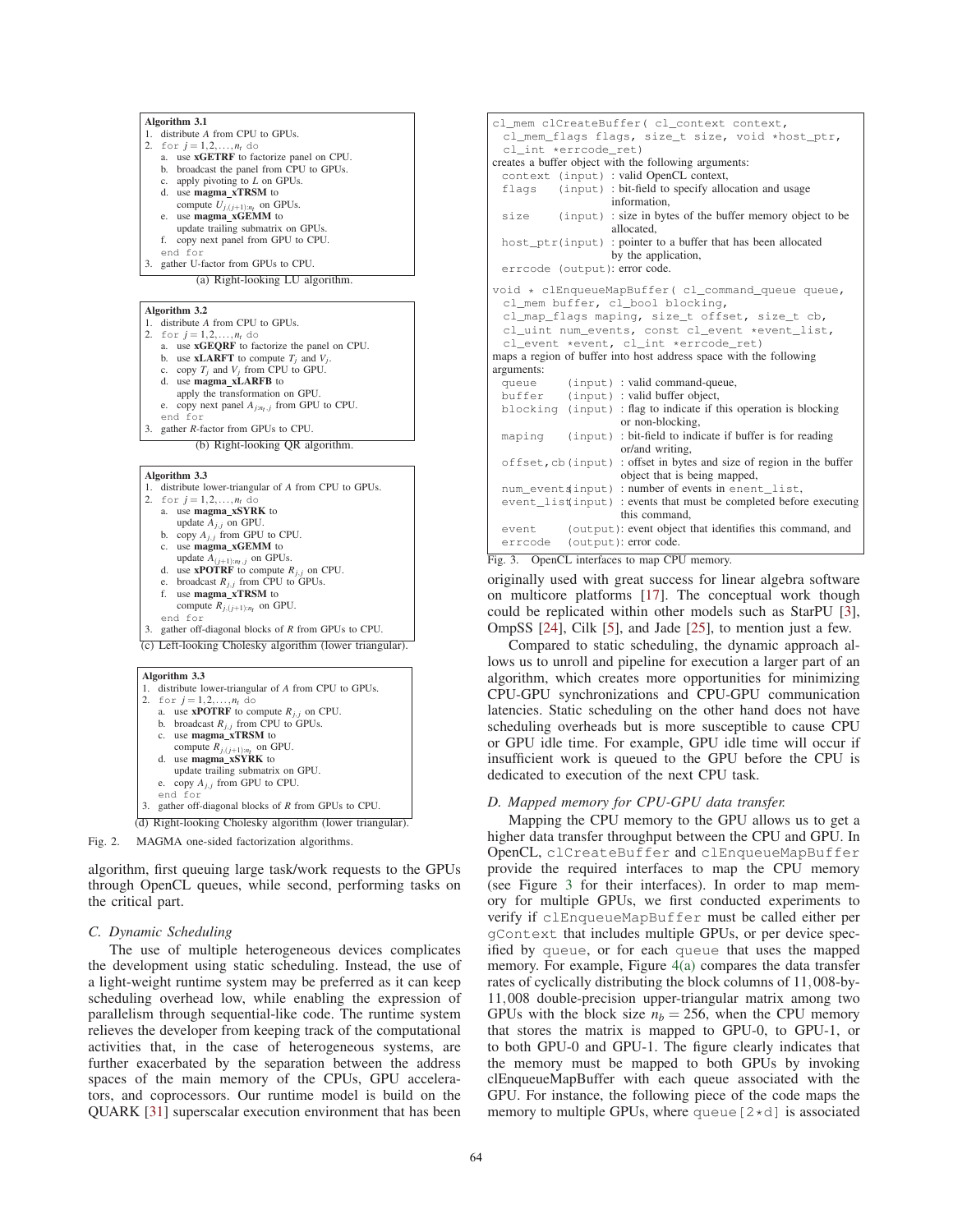

(a) Mapping memory to multiple GPUs.



(b) Data transfer rate with/without mapping.

Fig. 4. Effects of mapping on the data transfer rate  $(n = 11,008, n_b = 256)$ . with GPU-*d*:



We have also verified that the memory is mapped to the device that is associated with the queue, and we can use the mapped memory with a queue that is associated with the same device but is different from the one used to map the memory. Finally, to use the mapped memory for data transfer, the pointer to the beginning of the mapped memory should be used.

Figure 4(b) compares the data transfer rates from the CPU to the GPU with those from the GPU to the CPU, and also shows the transfer rates of cyclically distributing the block rows of the lower triangular matrix.

## *E. Multiple buffer to utilize GPU memory.*

The current OpenCL driver limits the amount of the device memory that can be allocated per clCreateBuffer call. To overcome this limitation and utilize the whole device memory for factorizing a large matrix, we could run our multi-GPU factorization routine on one GPU. However, this requires redundant communication between the CPU and the GPU, which can be expensive. To avoid this overhead, we developed a multi-buffer implementation, where the local submatrix on each GPU is stored in multiple buffers. As shown in Figure 5, this not only allows us to factorize a large matrix, but it also



Fig. 5. Performance of LU factorization with multiple buffers.



Fig. 6. Execution trace of dgetrf\_msub on one AMD GPU  $(n = 8,000)$ . avoids the additional communication required when running the multi-GPU algorithm on a single GPU. The trace from Fig. 6 could offer additional inside into this issue.

## VI. EXPERIMENTAL RESULTS

## *A. Hardware Description and Setup*

Our experiments were performed on a number of sharedmemory systems. They are representative of a vast class of servers and workstations commonly used for computationally intensive workloads. We conducted our experiments on three different systems:

• System A was six-core AMD Phenom<sup>TM</sup> II X6 1055T Processor, running at 2.8 GHz with 8 GiB of main memory. It featured two AMD HD7970 cards with 3 GB per card running at 1000 MHz

• System B was composed of an four-socket AMD Opteron<sup>TM</sup> 6380 with 16 cores each and sharing two FPU units per core for the total of 64 cores running at 1.4 GHz with 128 GiB of main memory. It was equipped with a single AMD HD7970 card with 3 GiB of main GPU memory and running at 1 GHz. • System C was an Intel multicore system with dual-socket, 8-core Intel Xeon E5-2670 (Sandy Bridge) processor running at 2.6 GHz. Each socket had 24 MiB of shared Level 3 cache, and each core had a private 256 KiB Level 2 and 64 KB Level 1 cache. The system was equipped with 52 GB of memory and the theoretical peak in double precision was 20.8 Gflop/s per core. System C also featured three NVIDIA K40c cards with 11.5 GB per card running at 875 MHz, connected to the host via two PCIe I/O hubs measured at 10 GB/s of achievable bandwidth. In terms of software, on the CPU side, we used the MKL (Math Kernel Library) [12] and the Intel compiler 13.1.1 20130313, which comes with the Composer XE 2013.4.183 suite. On the AMD HD7970 GPU side, we used OpenCL implementation for version 1.2 of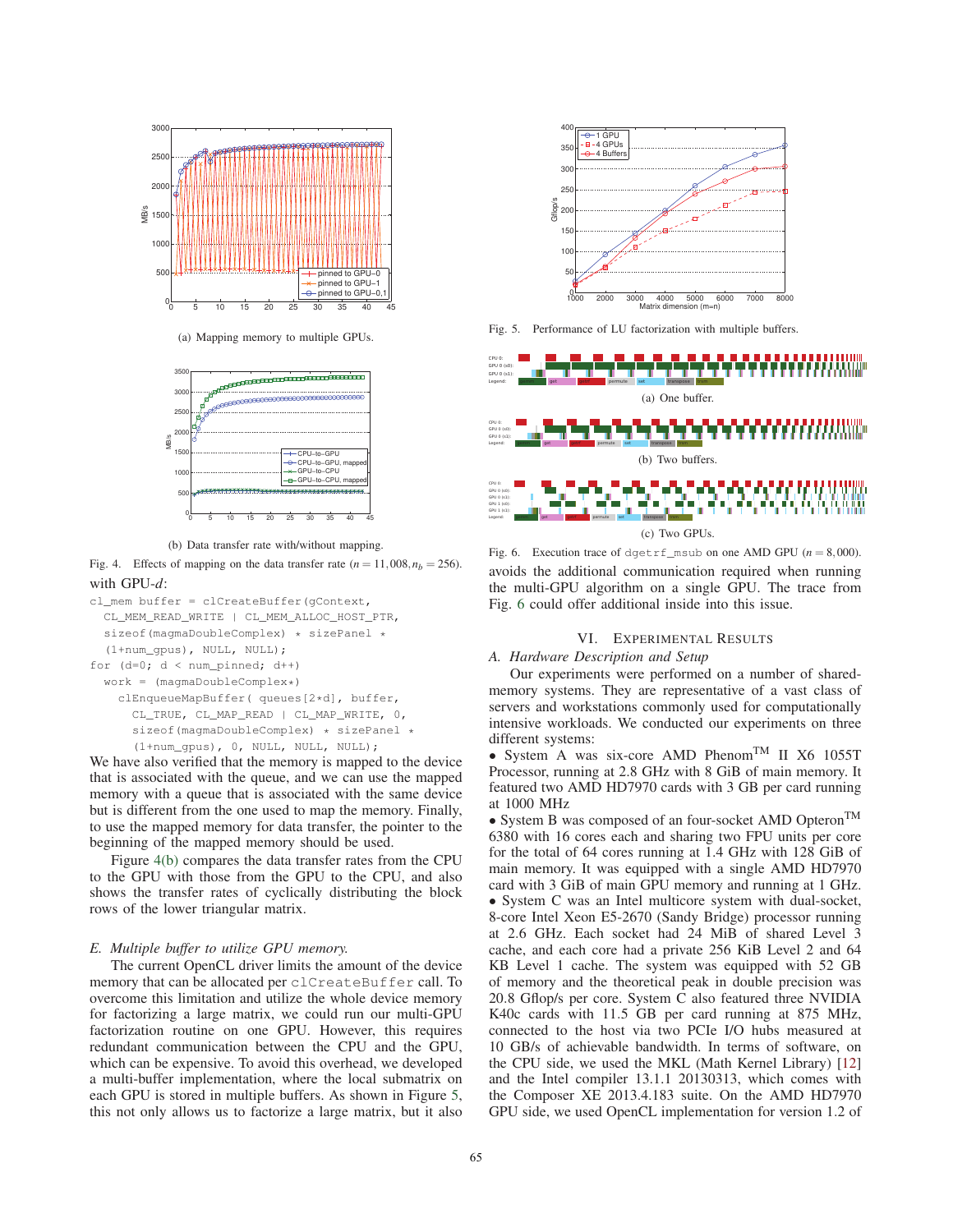the standard and the driver version 1348.5. On NVIDIA K40c GPU, OpenCL version 1.1 used with the driver version 331.22. And finally, as BLAS implementation, we used the opensource clBLAS library which provides code for the OpenCL BLAS portion of clMath.

#### *B. Performance results*

Getting good performance across multiple accelerators remains a challenging problem that we address with the algorithmic and programming techniques described in this paper. The efficient strategies used to schedule and exploit parallelism across multiple devices will be highlighted in this subsection through the extensive set of experiments that we performed.

Figures 7 show the performance scalability of the Cholesky factorization in double precision on either a single GPU or two GPUs of System A. The curves show performance in terms of Gflop/s. We note that this also directly reflects the elapsed time: performance that is two times higher corresponds to an elapsed time that is two times shorter. Our heterogeneous implementation shows very good scalability. For example for a 24,000 matrix, the Cholesky factorization achieves around 800 Gflop/s when using the 2 AMD HD7970 GPUs. Note that both the dynamic and the static version of our implementation achieves the same trend of performance curves. We observed similar performance trends for both the LU factorization and the QR decomposition. Figures 8 and 9 illustrate the scalability performance obtained on system A. The three amigos achieves very good scalability with the respect to the performance of the system. This was expected from the analysis of the tracing figures depicted above. The trace is compact and shows that the GPU is always busy, which means that the algorithm reaches close to the peak of the Level 3 BLAS routine performance on the GPU. The difference in performance between the three amigos can be explained by a detailed examination of the algorithm. The trailing matrix update of the LU factorization consists mainly of gemm's kernel which provides the highest performance on GPU. We can thus expect that a good implementation of LU trend to be asymptotically close to thegemm's peak. However, for the QR algorithm the trailing matrix update consists of a call to larfb. The larfb is composed of one inner-product and one outerproduct gemm and a small trmm of size *nb*, where *nb* is the blocking factor (or the width of the panel). We note that in the current implementation of BLAS for AMD GPUs, the innerproduct gemm as well as trmm do not perform at the same speed as the classical square or outer-product gemm. For this reason, the performance of QR trails by a bit the LU code. Due to a related reason, the Cholesky trailing matrix update does not perform well either, as it consists of syrk not gemm.

#### *C. Programming Model Across Multiple Devices*

In this section, we discuss the programming model that raises the level of abstraction above the hardware and its accompanying software stack to offer a uniform approach for algorithmic development. GPU accelerators and coprocessors have different capabilities, which makes it challenging to develop an algorithm that can achieve high performance and reach good scalability. The key features of OpenCL allow us to develop stable implementation across many different architectures. We ported our implementation with little effort to run on NVIDIA devices. We used the open source AMD clBLAS library and compiled it on System C. We first evaluated the



Fig. 7. Performance of double precision Cholesky factorization on up to two AMD HD7970 GPUs.



Fig. 8. Performance of double precision QR factorization on up to two AMD HD7970 GPUs.



Fig. 9. Performance of double precision LU factorization on up to two AMD HD7970 GPUs.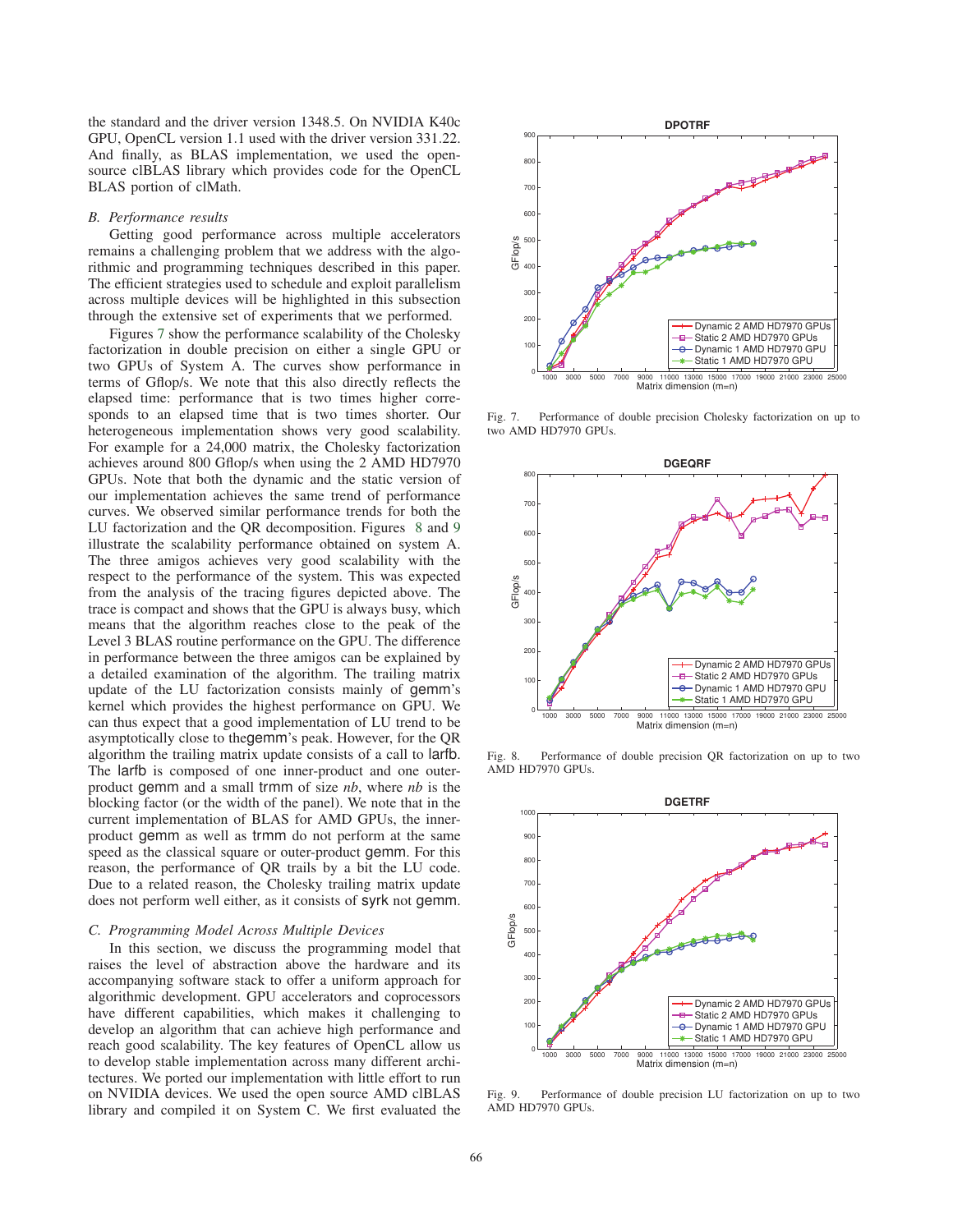

Fig. 10. Performance of double precision LU factorization on up to three Nvidia Tesla K40c GPUs.

performance of the gemm kernel which is supposed to reach the highest fraction of the peak performance of the device. Our experiments showed that the double precision dgemm kernel from AMD clBLAS library achieves about 100 Gflop/s on NVIDIA M2090 and about 260 Gflop/s on NVIDIA K40c (System C) while cuBLAS dgemm reaches 1250 Gflop/s on the faster card. From a programming model point of view, it is nearly impossible to hide the distinction between the two devices (AMD GPU and NVIDIA K40c). Also, the BLAS library was designed for older of GPU architecture and by a different vendor. In particular, clBLAS does not map well to the architectural features of NVIDIA hardware such as the shared memory, register file, and cache structure. But the undeniable advantage of such a model is portability, even though, an effort was still required to make the kernel scalable. We have performed a set of LU factorization experiments using our System C on either one, two or three NVIDIA GPUs. Figure 10 shows the performance obtained by this implementation. It is able to reach close to the performance of AMD clBLAS' dgemm on this architecture and also it is able to scale on up to three available GPUs. Our LU factorization reaches around 230 Gflop/s on a single NVIDIA K40c and about 700 Gflop/s on three of them. We also tried to install the AMD clBLAS library and our code on the Intel Xeon Phi coprocessor. However, the portability of AMD's clBLAS was not paired with good performance. The Intel card reached less than 30 Gflop/s – an unacceptable level. This result, however, is to be expected due to much more drastic differences between the two architectures than was the case for the AMD and NVIDIA comparison. To get better performance on Phi, significant architecture-specific optimizations must be applied [13].

#### *D. Heterogeneous-Device Computation*

In this section, we propose to optimize our implementation to benefit from all the available resources on the platform. When using a platform composed of many kinds of GPUs or a GPU and a number of multicore processors, our implementation can run on all of them simultaneously. We force the data layout distribution to be hardware-guided, so that the data will either be distributed in a manner that allows each device to receive an appropriate volume of data to match its capabilities.



Fig. 11. LU factorization trace on multicore CPU and one accelerator AMD HD7970 GPU, using the Heterogeneous-Device Computation to achieve higher hardware usage.



Fig. 12. Performance of double precision LU factorization on one AMD HD7970 GPU and one AMD Opteron(tm) 6380 CPU.

Figure 11 shows the trace of the LU factorization for a matrix of size 20*K* on System A while using the Heterogeneous Device Computation Strategy (HDCS). It is clear that the execution trace is more compact – all of the heterogeneous hardware is fully occupied with useful work and one can expect an increase in the total performance. This is shown to be the case in Figure 12 and the performance curves of the LU factorization for either CPU-only or GPU-only or using our HDCS method. The curves in green show the performance obtained on one AMD HD7970 GPU and 32 CPU cores of System A. The blue line corresponds to our implementation using only the 32 CPU cores, while the red line illustrates the performance using the AMD GPU without taking advantage of the CPUs to factorize the panel of each factorization step. We observe that we can reach an improvement of about 20% when using the HDCS technique.

Figure 13 shows the execution trace of the lower-triangular Cholesky factorization. As observed on other traces from this hardware, we see gaps between the useful computation or between the data transfers which indicate idle periods that are a sign of the sub-optimal performance mentioned earlier.

Figure 14 shows the performance of the Level 3 BLAS kernels used for the Cholesky factorization. It is worth noting that this performance profile is quite typical of CPU-only implementations on either shared or distributed memory. The slow decay in performance of dgemm is characteristic for the decreasing size of the input parameters for the routine. And the somewhat periodic nature of the performance is indicative